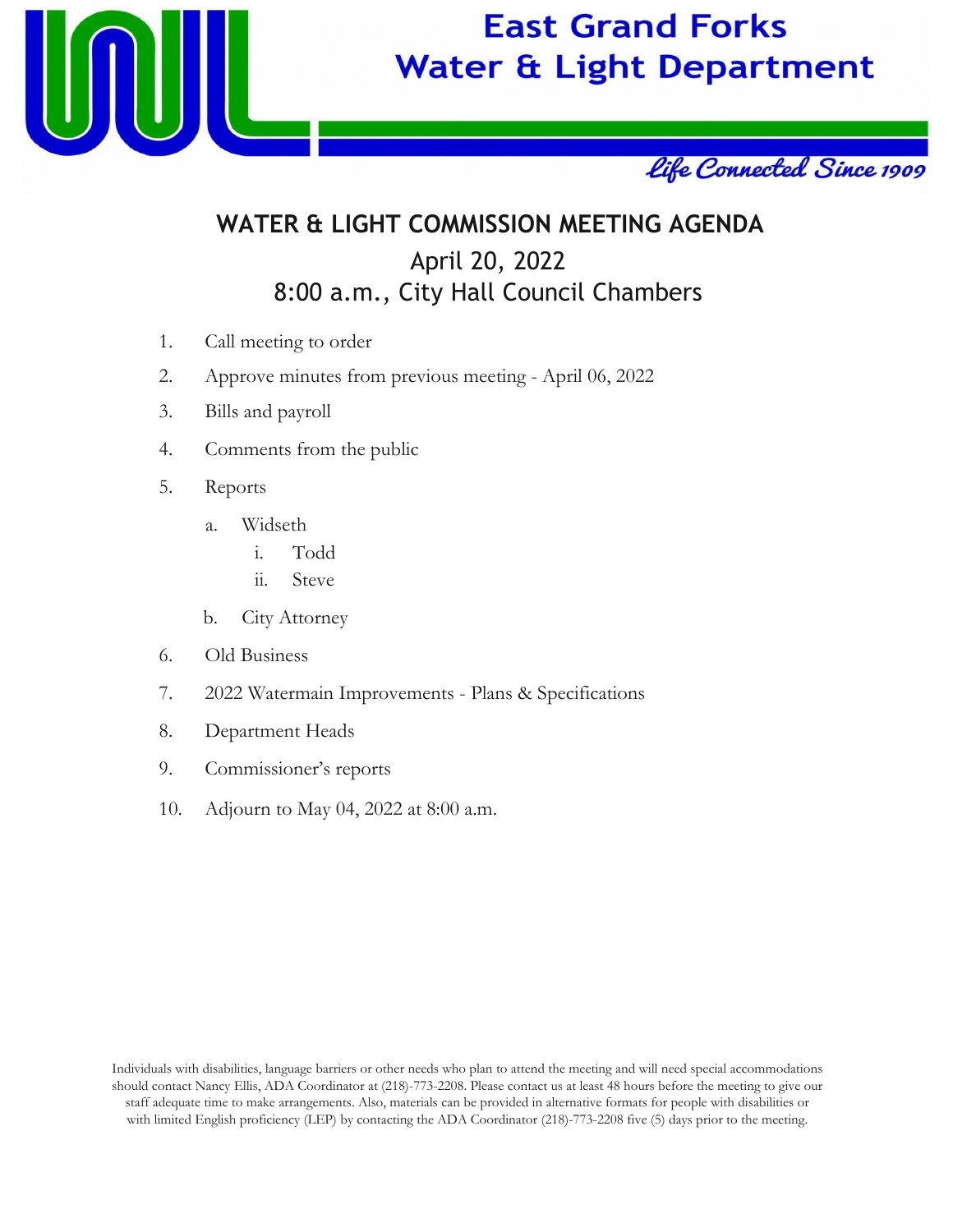Minutes of the regular meeting of the Water, Light, Power and Building Commission of the City of East Grand Forks, Minnesota held on April 6, 2022, at 8:00 am in the City Council Chambers. Present: Beauchamp, Quirk (remote), Grinde, DeMers Absent: None

Also present: Keith Mykleseth, Brian Johnson, Todd Grabanski, Steve Emery, Todd Forster, Alex Breyer, Kevin Hatcher, Brianna Feil (remotely) and Karla Anderson.

It was moved by Commissioner Quirk seconded by Commissioner Grinde that the minutes of the previous regular meeting of March 16, 2022, be approved as read. Voting Aye: Beauchamp, Quirk, Grinde, DeMers Voting Nay: None

It was moved by Commissioner DeMers seconded by Commissioner Quirk to authorize the Secretary to issue payment of the recommended bills and payroll in the amount of \$238,053.93. Voting Aye: Beauchamp, Quirk, Grinde, DeMers Voting Nay: None

It was moved by Commissioner Grinde seconded by Commissioner Quirk to approve Change Order #1 for the 2021 Water Main Replacement Project contract with Taggert Contracting in the amount of \$13,717. Voting Aye: Beauchamp, Quirk, Grinde, DeMers Voting Nay: None

It was moved by Commissioner Grinde seconded by Commissioner DeMers to approve the bid from Parsons Electric LLC in the amount of \$43,111.55 for the 2022 Miscellaneous Electrical Distribution Construction Projects. Voting Aye: Beauchamp, Quirk, Grinde, DeMers Voting Nay: None

It was moved by Commissioner DeMers seconded by Commissioner Grinde to approve Essay #2 and Essay #3 as winners for the local MMUA Tom Bovitz Memorial Scholarship Contest with both receiving a \$500 scholarship. Essay #3 was chosen to advance on to the state MMUA Scholarship Contest for a chance to win an additional \$500 to \$2000 scholarship money. Voting Aye: Beauchamp, Quirk, Grinde, DeMers Voting Nay: None

It was moved by Commissioner DeMers seconded by Commissioner Quirk to adopt the revised Distributed Energy Resource Tariff and Rules as presented and instruct staff to file updated information on the website and keep a hard copy in the W&L Business office. Voting Aye: Beauchamp, Quirk, Grinde, DeMers Voting Nay: None

It was moved by Commissioner Quirk seconded by Commissioner Grinde to adjourn at 8:43 am to the next regular meeting on April 20, 2022, at 8:00 am to be held in the City Council Chambers. Voting Aye: Beauchamp, Quirk, Grinde, DeMers Voting Nay: None

> Lori Maloney Commission Secretary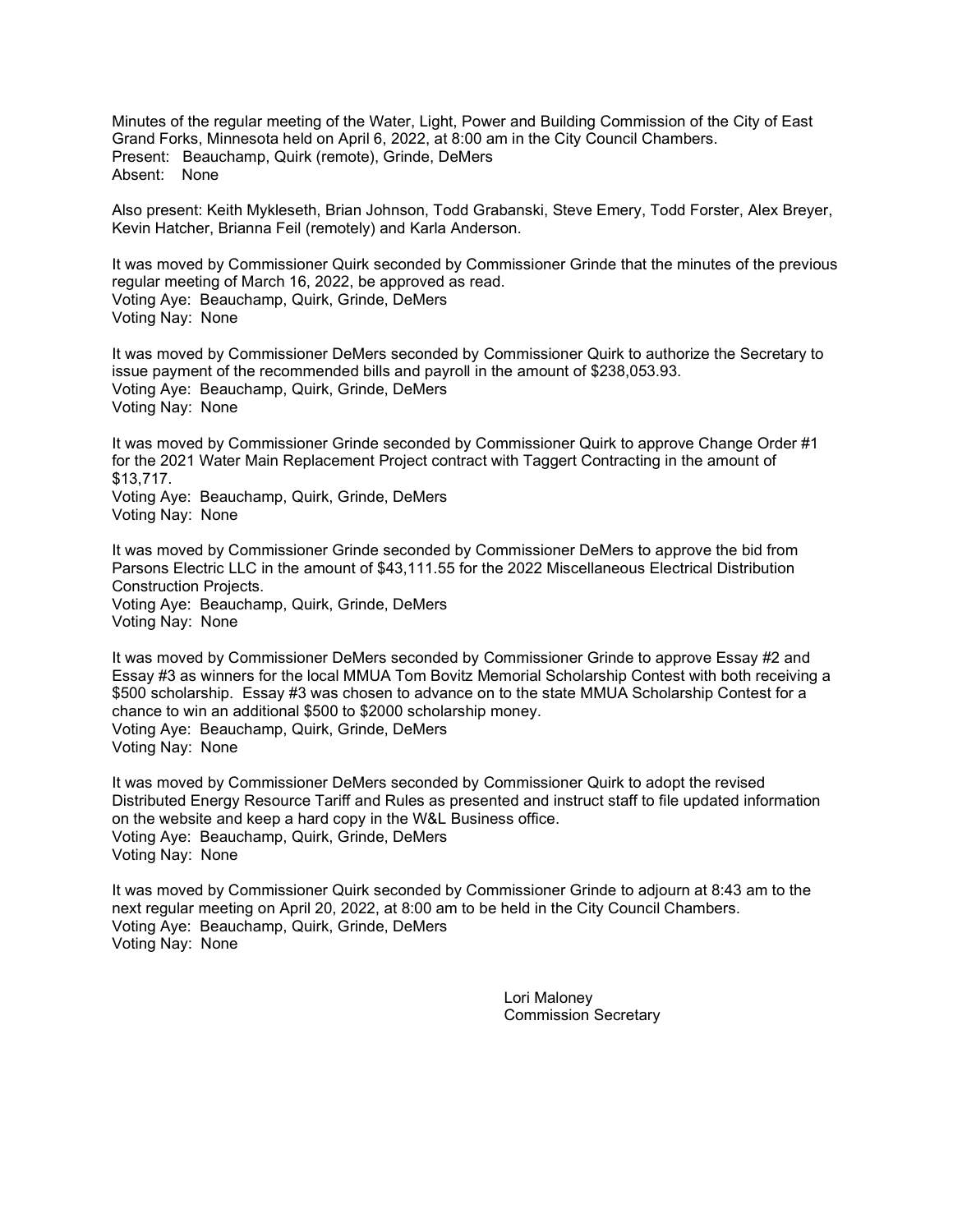## Accounts Payable

#### Check Register Totals Only

Printed: 4/6/2022 - 10:08 AM User: khatcher



# **City of East Grand Forks**

P. O. Box 373 East Grand Forks, MN 56721 (218) 773-2483

| <b>Check</b>     | <b>Date</b>              | <b>Vendor No</b>               | <b>Vendor Name</b>                               | <b>Amount</b>           | <b>Voucher</b>               |
|------------------|--------------------------|--------------------------------|--------------------------------------------------|-------------------------|------------------------------|
| 517667<br>517668 | 04/06/2022<br>04/06/2022 | <b>COM500</b><br><b>MMP501</b> | Commissioner of Revenue<br>MMPA c/o Avant Energy | 54,916.00<br>781,897.67 | $\mathbf{0}$<br>$\mathbf{0}$ |
|                  |                          |                                | Check Total:                                     | 836,813.67              |                              |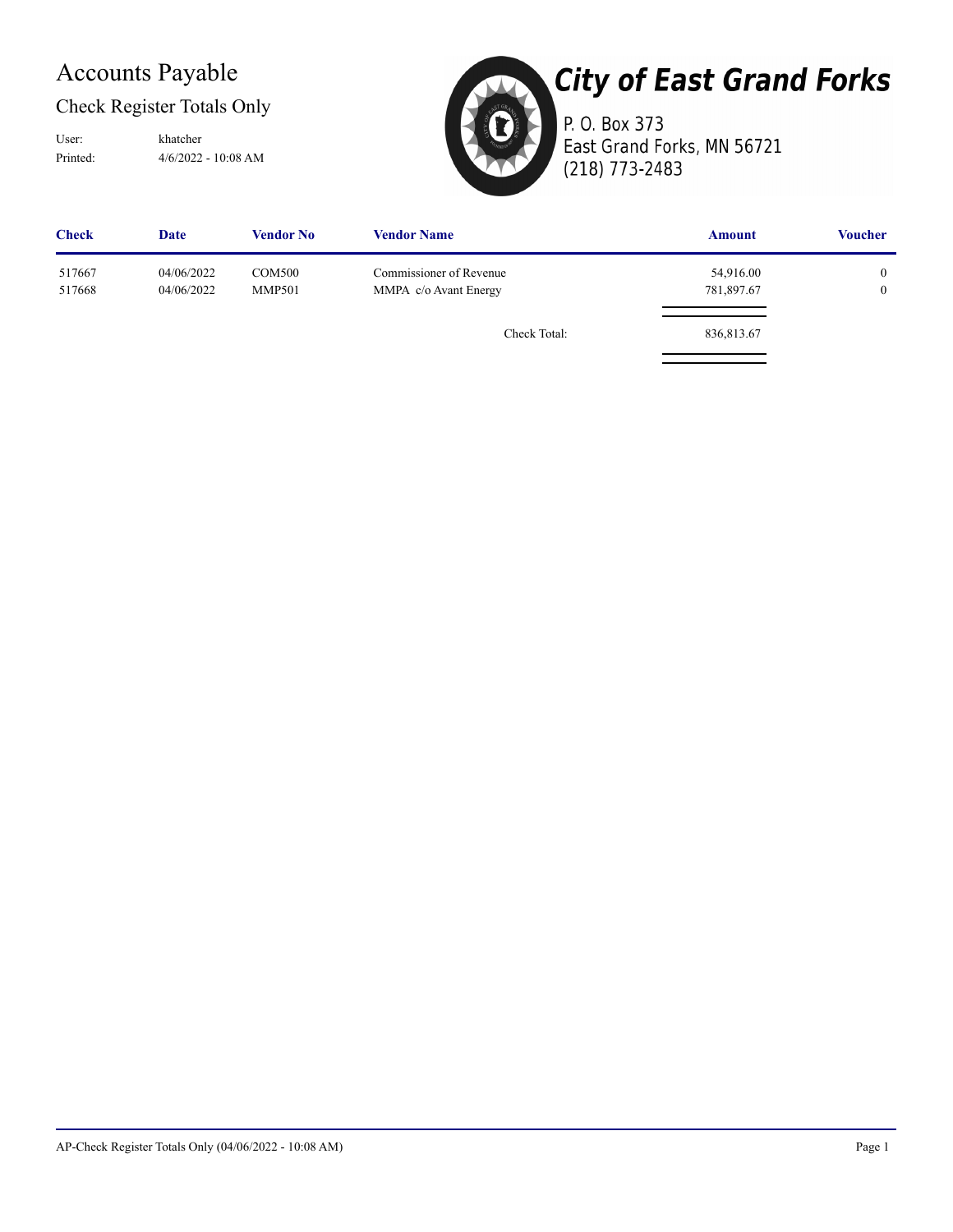## Accounts Payable

#### Check Register Totals Only

Printed: 4/18/2022 - 10:36 AM User: khatcher



P. O. Box 373 East Grand Forks, MN 56721 (218) 773-2483

| 04/20/2022<br><b>ACM502</b><br>91.10<br>517669<br>Acme Electric Companies<br>517670<br>ALL503<br>100.00<br>04/20/2022<br>All Pro Embroidery<br>517671<br>04/20/2022<br><b>AME505</b><br>American Welding & Gas, Inc.<br>3,154.00<br>517672<br>04/20/2022<br><b>AQU501</b><br>Aqua-Pure Inc<br>8,082.80<br><b>Aramark Uniform Services</b><br>517673<br>04/20/2022<br><b>ARA500</b><br>212.83<br>517674<br>500.00<br>04/20/2022<br><b>BER568</b><br>Katie Bergeron<br>18.45<br>517675<br>04/20/2022<br><b>BOR501</b><br>Border States Electric Supply<br>Henry Borysewicz<br>1,500.00<br>517676<br>04/20/2022<br><b>HOM502</b><br>517677<br><b>BUS501</b><br><b>Business Essentials</b><br>160.27<br>04/20/2022<br>CenturyLink<br>97.40<br>517678<br>04/20/2022<br><b>CEN501</b><br>517679<br>04/20/2022<br><b>COR502</b><br>Corrpro Companies Inc<br>3,280.00<br>517680<br>04/20/2022<br><b>DAK502</b><br>Dakota Supply Group<br>613.31<br>517681<br><b>EGF501</b><br><b>EGF City</b><br>574,720.71<br>04/20/2022<br>517682<br>04/20/2022<br>500.00<br><b>EME562</b><br>Kendra Emery<br>517683<br>04/20/2022<br><b>EXP501</b><br>Exponent<br>350.00<br>517684<br><b>FAS501</b><br>04/20/2022<br>Fastenal Company<br>124.71<br>517685<br>04/20/2022<br><b>FOR505</b><br>Forum Communications Company<br>270.00<br><b>GAL501</b><br>Galstad Jensen & McCann PA<br>837.00<br>517686<br>04/20/2022<br>517687<br><b>HAW501</b><br>Hawkins Inc<br>691.49<br>04/20/2022<br>UB*01306<br>Ron Heaser<br>882.93<br>517688<br>04/20/2022<br>23.03<br>517689<br>04/20/2022<br><b>HOM501</b><br>Home of Economy<br>517690<br>82.76<br>04/20/2022<br><b>HUG501</b><br>Hugo's #5<br>517691<br>iHeartMedia<br>651.44<br>04/20/2022<br><b>IHM500</b><br>385.00<br>517692<br>04/20/2022<br><b>KRO500</b><br><b>KROX-AM</b><br>33.73<br>517693<br>04/20/2022<br><b>PRA501</b><br>Linde Gas & Equipment Inc<br>517694<br><b>HAR501</b><br>Local Ace<br>142.62<br>04/20/2022<br>517695<br>04/20/2022<br><b>JEM501</b><br>MaxAir, LLC<br>3,594.27<br>517696<br>04/20/2022<br>Midcontinent Communications<br>250.00<br><b>MID501</b><br>517697<br>UB*01307<br>Chelsea Morin<br>110.26<br>04/20/2022<br>NetWork Center Inc<br>968.41<br>517698<br>04/20/2022<br><b>NET501</b><br>517699<br>04/20/2022<br><b>PIT504</b><br><b>Pitney Bowes</b><br>1,032.00<br><b>RES501</b><br>517700<br>04/20/2022<br>Resco<br>303.73<br>95.00<br>517701<br>04/20/2022<br><b>RMB500</b><br>RMB Environmental Laboratories, Inc.<br><b>ROT501</b><br>Roto-Rooter<br>517702<br>04/20/2022<br>115.00<br>517703<br>04/20/2022<br><b>STU501</b><br>Stuart C Irby Co<br>113.96<br>517704<br>89.99<br>04/20/2022<br><b>SUN500</b><br>Sun Dot Communications, LLC<br>517705<br>617.72<br>04/20/2022<br><b>VAL502</b><br>Valley Truck<br>517706<br>04/20/2022<br><b>VIK501</b><br>Viking Industrial Center<br>110.16<br>848.58<br>04/20/2022<br>Vilandre Heating & A/C<br><b>VIL501</b><br>517707<br>04/20/2022<br>Water & Light Department<br>517708<br><b>WAT501</b><br>2,251.28<br>517709<br>04/20/2022<br><b>WAT502</b><br>WaterISAC<br>275.00<br>517710<br>118,547.09<br>04/20/2022<br><b>WAP500</b><br>Western Area Power Administration<br>517711<br>04/20/2022<br>UB*01308<br>Kalen Wiseth<br>63.39<br>517712<br>XCE501<br>6,735.50<br>04/20/2022<br>Xcel Energy<br>517713<br><b>XCE502</b><br>04/20/2022<br>Xcel Energy<br>4,665.05 | <b>Check</b> | Date | <b>Vendor No</b> | <b>Vendor Name</b> | Amount | <b>Voucher</b>   |
|--------------------------------------------------------------------------------------------------------------------------------------------------------------------------------------------------------------------------------------------------------------------------------------------------------------------------------------------------------------------------------------------------------------------------------------------------------------------------------------------------------------------------------------------------------------------------------------------------------------------------------------------------------------------------------------------------------------------------------------------------------------------------------------------------------------------------------------------------------------------------------------------------------------------------------------------------------------------------------------------------------------------------------------------------------------------------------------------------------------------------------------------------------------------------------------------------------------------------------------------------------------------------------------------------------------------------------------------------------------------------------------------------------------------------------------------------------------------------------------------------------------------------------------------------------------------------------------------------------------------------------------------------------------------------------------------------------------------------------------------------------------------------------------------------------------------------------------------------------------------------------------------------------------------------------------------------------------------------------------------------------------------------------------------------------------------------------------------------------------------------------------------------------------------------------------------------------------------------------------------------------------------------------------------------------------------------------------------------------------------------------------------------------------------------------------------------------------------------------------------------------------------------------------------------------------------------------------------------------------------------------------------------------------------------------------------------------------------------------------------------------------------------------------------------------------------------------------------------------------------------------------------------------------------------------------------------------------------------------------------------------------------------------------------------------------------------------------------------------------------------------------------------------------------------------------------------------------------------------------------------------------------------------------------------------------------------------------------------------------------------------------------|--------------|------|------------------|--------------------|--------|------------------|
|                                                                                                                                                                                                                                                                                                                                                                                                                                                                                                                                                                                                                                                                                                                                                                                                                                                                                                                                                                                                                                                                                                                                                                                                                                                                                                                                                                                                                                                                                                                                                                                                                                                                                                                                                                                                                                                                                                                                                                                                                                                                                                                                                                                                                                                                                                                                                                                                                                                                                                                                                                                                                                                                                                                                                                                                                                                                                                                                                                                                                                                                                                                                                                                                                                                                                                                                                                                            |              |      |                  |                    |        | $\boldsymbol{0}$ |
|                                                                                                                                                                                                                                                                                                                                                                                                                                                                                                                                                                                                                                                                                                                                                                                                                                                                                                                                                                                                                                                                                                                                                                                                                                                                                                                                                                                                                                                                                                                                                                                                                                                                                                                                                                                                                                                                                                                                                                                                                                                                                                                                                                                                                                                                                                                                                                                                                                                                                                                                                                                                                                                                                                                                                                                                                                                                                                                                                                                                                                                                                                                                                                                                                                                                                                                                                                                            |              |      |                  |                    |        | $\boldsymbol{0}$ |
|                                                                                                                                                                                                                                                                                                                                                                                                                                                                                                                                                                                                                                                                                                                                                                                                                                                                                                                                                                                                                                                                                                                                                                                                                                                                                                                                                                                                                                                                                                                                                                                                                                                                                                                                                                                                                                                                                                                                                                                                                                                                                                                                                                                                                                                                                                                                                                                                                                                                                                                                                                                                                                                                                                                                                                                                                                                                                                                                                                                                                                                                                                                                                                                                                                                                                                                                                                                            |              |      |                  |                    |        | $\boldsymbol{0}$ |
|                                                                                                                                                                                                                                                                                                                                                                                                                                                                                                                                                                                                                                                                                                                                                                                                                                                                                                                                                                                                                                                                                                                                                                                                                                                                                                                                                                                                                                                                                                                                                                                                                                                                                                                                                                                                                                                                                                                                                                                                                                                                                                                                                                                                                                                                                                                                                                                                                                                                                                                                                                                                                                                                                                                                                                                                                                                                                                                                                                                                                                                                                                                                                                                                                                                                                                                                                                                            |              |      |                  |                    |        | $\boldsymbol{0}$ |
|                                                                                                                                                                                                                                                                                                                                                                                                                                                                                                                                                                                                                                                                                                                                                                                                                                                                                                                                                                                                                                                                                                                                                                                                                                                                                                                                                                                                                                                                                                                                                                                                                                                                                                                                                                                                                                                                                                                                                                                                                                                                                                                                                                                                                                                                                                                                                                                                                                                                                                                                                                                                                                                                                                                                                                                                                                                                                                                                                                                                                                                                                                                                                                                                                                                                                                                                                                                            |              |      |                  |                    |        | $\boldsymbol{0}$ |
|                                                                                                                                                                                                                                                                                                                                                                                                                                                                                                                                                                                                                                                                                                                                                                                                                                                                                                                                                                                                                                                                                                                                                                                                                                                                                                                                                                                                                                                                                                                                                                                                                                                                                                                                                                                                                                                                                                                                                                                                                                                                                                                                                                                                                                                                                                                                                                                                                                                                                                                                                                                                                                                                                                                                                                                                                                                                                                                                                                                                                                                                                                                                                                                                                                                                                                                                                                                            |              |      |                  |                    |        | $\boldsymbol{0}$ |
|                                                                                                                                                                                                                                                                                                                                                                                                                                                                                                                                                                                                                                                                                                                                                                                                                                                                                                                                                                                                                                                                                                                                                                                                                                                                                                                                                                                                                                                                                                                                                                                                                                                                                                                                                                                                                                                                                                                                                                                                                                                                                                                                                                                                                                                                                                                                                                                                                                                                                                                                                                                                                                                                                                                                                                                                                                                                                                                                                                                                                                                                                                                                                                                                                                                                                                                                                                                            |              |      |                  |                    |        | $\boldsymbol{0}$ |
|                                                                                                                                                                                                                                                                                                                                                                                                                                                                                                                                                                                                                                                                                                                                                                                                                                                                                                                                                                                                                                                                                                                                                                                                                                                                                                                                                                                                                                                                                                                                                                                                                                                                                                                                                                                                                                                                                                                                                                                                                                                                                                                                                                                                                                                                                                                                                                                                                                                                                                                                                                                                                                                                                                                                                                                                                                                                                                                                                                                                                                                                                                                                                                                                                                                                                                                                                                                            |              |      |                  |                    |        | $\boldsymbol{0}$ |
|                                                                                                                                                                                                                                                                                                                                                                                                                                                                                                                                                                                                                                                                                                                                                                                                                                                                                                                                                                                                                                                                                                                                                                                                                                                                                                                                                                                                                                                                                                                                                                                                                                                                                                                                                                                                                                                                                                                                                                                                                                                                                                                                                                                                                                                                                                                                                                                                                                                                                                                                                                                                                                                                                                                                                                                                                                                                                                                                                                                                                                                                                                                                                                                                                                                                                                                                                                                            |              |      |                  |                    |        | $\boldsymbol{0}$ |
|                                                                                                                                                                                                                                                                                                                                                                                                                                                                                                                                                                                                                                                                                                                                                                                                                                                                                                                                                                                                                                                                                                                                                                                                                                                                                                                                                                                                                                                                                                                                                                                                                                                                                                                                                                                                                                                                                                                                                                                                                                                                                                                                                                                                                                                                                                                                                                                                                                                                                                                                                                                                                                                                                                                                                                                                                                                                                                                                                                                                                                                                                                                                                                                                                                                                                                                                                                                            |              |      |                  |                    |        | $\boldsymbol{0}$ |
|                                                                                                                                                                                                                                                                                                                                                                                                                                                                                                                                                                                                                                                                                                                                                                                                                                                                                                                                                                                                                                                                                                                                                                                                                                                                                                                                                                                                                                                                                                                                                                                                                                                                                                                                                                                                                                                                                                                                                                                                                                                                                                                                                                                                                                                                                                                                                                                                                                                                                                                                                                                                                                                                                                                                                                                                                                                                                                                                                                                                                                                                                                                                                                                                                                                                                                                                                                                            |              |      |                  |                    |        | $\boldsymbol{0}$ |
|                                                                                                                                                                                                                                                                                                                                                                                                                                                                                                                                                                                                                                                                                                                                                                                                                                                                                                                                                                                                                                                                                                                                                                                                                                                                                                                                                                                                                                                                                                                                                                                                                                                                                                                                                                                                                                                                                                                                                                                                                                                                                                                                                                                                                                                                                                                                                                                                                                                                                                                                                                                                                                                                                                                                                                                                                                                                                                                                                                                                                                                                                                                                                                                                                                                                                                                                                                                            |              |      |                  |                    |        | $\boldsymbol{0}$ |
|                                                                                                                                                                                                                                                                                                                                                                                                                                                                                                                                                                                                                                                                                                                                                                                                                                                                                                                                                                                                                                                                                                                                                                                                                                                                                                                                                                                                                                                                                                                                                                                                                                                                                                                                                                                                                                                                                                                                                                                                                                                                                                                                                                                                                                                                                                                                                                                                                                                                                                                                                                                                                                                                                                                                                                                                                                                                                                                                                                                                                                                                                                                                                                                                                                                                                                                                                                                            |              |      |                  |                    |        | $\boldsymbol{0}$ |
|                                                                                                                                                                                                                                                                                                                                                                                                                                                                                                                                                                                                                                                                                                                                                                                                                                                                                                                                                                                                                                                                                                                                                                                                                                                                                                                                                                                                                                                                                                                                                                                                                                                                                                                                                                                                                                                                                                                                                                                                                                                                                                                                                                                                                                                                                                                                                                                                                                                                                                                                                                                                                                                                                                                                                                                                                                                                                                                                                                                                                                                                                                                                                                                                                                                                                                                                                                                            |              |      |                  |                    |        | $\boldsymbol{0}$ |
|                                                                                                                                                                                                                                                                                                                                                                                                                                                                                                                                                                                                                                                                                                                                                                                                                                                                                                                                                                                                                                                                                                                                                                                                                                                                                                                                                                                                                                                                                                                                                                                                                                                                                                                                                                                                                                                                                                                                                                                                                                                                                                                                                                                                                                                                                                                                                                                                                                                                                                                                                                                                                                                                                                                                                                                                                                                                                                                                                                                                                                                                                                                                                                                                                                                                                                                                                                                            |              |      |                  |                    |        | $\boldsymbol{0}$ |
|                                                                                                                                                                                                                                                                                                                                                                                                                                                                                                                                                                                                                                                                                                                                                                                                                                                                                                                                                                                                                                                                                                                                                                                                                                                                                                                                                                                                                                                                                                                                                                                                                                                                                                                                                                                                                                                                                                                                                                                                                                                                                                                                                                                                                                                                                                                                                                                                                                                                                                                                                                                                                                                                                                                                                                                                                                                                                                                                                                                                                                                                                                                                                                                                                                                                                                                                                                                            |              |      |                  |                    |        | $\boldsymbol{0}$ |
|                                                                                                                                                                                                                                                                                                                                                                                                                                                                                                                                                                                                                                                                                                                                                                                                                                                                                                                                                                                                                                                                                                                                                                                                                                                                                                                                                                                                                                                                                                                                                                                                                                                                                                                                                                                                                                                                                                                                                                                                                                                                                                                                                                                                                                                                                                                                                                                                                                                                                                                                                                                                                                                                                                                                                                                                                                                                                                                                                                                                                                                                                                                                                                                                                                                                                                                                                                                            |              |      |                  |                    |        | $\boldsymbol{0}$ |
|                                                                                                                                                                                                                                                                                                                                                                                                                                                                                                                                                                                                                                                                                                                                                                                                                                                                                                                                                                                                                                                                                                                                                                                                                                                                                                                                                                                                                                                                                                                                                                                                                                                                                                                                                                                                                                                                                                                                                                                                                                                                                                                                                                                                                                                                                                                                                                                                                                                                                                                                                                                                                                                                                                                                                                                                                                                                                                                                                                                                                                                                                                                                                                                                                                                                                                                                                                                            |              |      |                  |                    |        | $\boldsymbol{0}$ |
|                                                                                                                                                                                                                                                                                                                                                                                                                                                                                                                                                                                                                                                                                                                                                                                                                                                                                                                                                                                                                                                                                                                                                                                                                                                                                                                                                                                                                                                                                                                                                                                                                                                                                                                                                                                                                                                                                                                                                                                                                                                                                                                                                                                                                                                                                                                                                                                                                                                                                                                                                                                                                                                                                                                                                                                                                                                                                                                                                                                                                                                                                                                                                                                                                                                                                                                                                                                            |              |      |                  |                    |        | $\boldsymbol{0}$ |
|                                                                                                                                                                                                                                                                                                                                                                                                                                                                                                                                                                                                                                                                                                                                                                                                                                                                                                                                                                                                                                                                                                                                                                                                                                                                                                                                                                                                                                                                                                                                                                                                                                                                                                                                                                                                                                                                                                                                                                                                                                                                                                                                                                                                                                                                                                                                                                                                                                                                                                                                                                                                                                                                                                                                                                                                                                                                                                                                                                                                                                                                                                                                                                                                                                                                                                                                                                                            |              |      |                  |                    |        | $\boldsymbol{0}$ |
|                                                                                                                                                                                                                                                                                                                                                                                                                                                                                                                                                                                                                                                                                                                                                                                                                                                                                                                                                                                                                                                                                                                                                                                                                                                                                                                                                                                                                                                                                                                                                                                                                                                                                                                                                                                                                                                                                                                                                                                                                                                                                                                                                                                                                                                                                                                                                                                                                                                                                                                                                                                                                                                                                                                                                                                                                                                                                                                                                                                                                                                                                                                                                                                                                                                                                                                                                                                            |              |      |                  |                    |        | $\boldsymbol{0}$ |
|                                                                                                                                                                                                                                                                                                                                                                                                                                                                                                                                                                                                                                                                                                                                                                                                                                                                                                                                                                                                                                                                                                                                                                                                                                                                                                                                                                                                                                                                                                                                                                                                                                                                                                                                                                                                                                                                                                                                                                                                                                                                                                                                                                                                                                                                                                                                                                                                                                                                                                                                                                                                                                                                                                                                                                                                                                                                                                                                                                                                                                                                                                                                                                                                                                                                                                                                                                                            |              |      |                  |                    |        | $\boldsymbol{0}$ |
|                                                                                                                                                                                                                                                                                                                                                                                                                                                                                                                                                                                                                                                                                                                                                                                                                                                                                                                                                                                                                                                                                                                                                                                                                                                                                                                                                                                                                                                                                                                                                                                                                                                                                                                                                                                                                                                                                                                                                                                                                                                                                                                                                                                                                                                                                                                                                                                                                                                                                                                                                                                                                                                                                                                                                                                                                                                                                                                                                                                                                                                                                                                                                                                                                                                                                                                                                                                            |              |      |                  |                    |        | $\boldsymbol{0}$ |
|                                                                                                                                                                                                                                                                                                                                                                                                                                                                                                                                                                                                                                                                                                                                                                                                                                                                                                                                                                                                                                                                                                                                                                                                                                                                                                                                                                                                                                                                                                                                                                                                                                                                                                                                                                                                                                                                                                                                                                                                                                                                                                                                                                                                                                                                                                                                                                                                                                                                                                                                                                                                                                                                                                                                                                                                                                                                                                                                                                                                                                                                                                                                                                                                                                                                                                                                                                                            |              |      |                  |                    |        | $\boldsymbol{0}$ |
|                                                                                                                                                                                                                                                                                                                                                                                                                                                                                                                                                                                                                                                                                                                                                                                                                                                                                                                                                                                                                                                                                                                                                                                                                                                                                                                                                                                                                                                                                                                                                                                                                                                                                                                                                                                                                                                                                                                                                                                                                                                                                                                                                                                                                                                                                                                                                                                                                                                                                                                                                                                                                                                                                                                                                                                                                                                                                                                                                                                                                                                                                                                                                                                                                                                                                                                                                                                            |              |      |                  |                    |        | $\boldsymbol{0}$ |
|                                                                                                                                                                                                                                                                                                                                                                                                                                                                                                                                                                                                                                                                                                                                                                                                                                                                                                                                                                                                                                                                                                                                                                                                                                                                                                                                                                                                                                                                                                                                                                                                                                                                                                                                                                                                                                                                                                                                                                                                                                                                                                                                                                                                                                                                                                                                                                                                                                                                                                                                                                                                                                                                                                                                                                                                                                                                                                                                                                                                                                                                                                                                                                                                                                                                                                                                                                                            |              |      |                  |                    |        | $\boldsymbol{0}$ |
|                                                                                                                                                                                                                                                                                                                                                                                                                                                                                                                                                                                                                                                                                                                                                                                                                                                                                                                                                                                                                                                                                                                                                                                                                                                                                                                                                                                                                                                                                                                                                                                                                                                                                                                                                                                                                                                                                                                                                                                                                                                                                                                                                                                                                                                                                                                                                                                                                                                                                                                                                                                                                                                                                                                                                                                                                                                                                                                                                                                                                                                                                                                                                                                                                                                                                                                                                                                            |              |      |                  |                    |        | $\boldsymbol{0}$ |
|                                                                                                                                                                                                                                                                                                                                                                                                                                                                                                                                                                                                                                                                                                                                                                                                                                                                                                                                                                                                                                                                                                                                                                                                                                                                                                                                                                                                                                                                                                                                                                                                                                                                                                                                                                                                                                                                                                                                                                                                                                                                                                                                                                                                                                                                                                                                                                                                                                                                                                                                                                                                                                                                                                                                                                                                                                                                                                                                                                                                                                                                                                                                                                                                                                                                                                                                                                                            |              |      |                  |                    |        | $\boldsymbol{0}$ |
|                                                                                                                                                                                                                                                                                                                                                                                                                                                                                                                                                                                                                                                                                                                                                                                                                                                                                                                                                                                                                                                                                                                                                                                                                                                                                                                                                                                                                                                                                                                                                                                                                                                                                                                                                                                                                                                                                                                                                                                                                                                                                                                                                                                                                                                                                                                                                                                                                                                                                                                                                                                                                                                                                                                                                                                                                                                                                                                                                                                                                                                                                                                                                                                                                                                                                                                                                                                            |              |      |                  |                    |        | $\boldsymbol{0}$ |
|                                                                                                                                                                                                                                                                                                                                                                                                                                                                                                                                                                                                                                                                                                                                                                                                                                                                                                                                                                                                                                                                                                                                                                                                                                                                                                                                                                                                                                                                                                                                                                                                                                                                                                                                                                                                                                                                                                                                                                                                                                                                                                                                                                                                                                                                                                                                                                                                                                                                                                                                                                                                                                                                                                                                                                                                                                                                                                                                                                                                                                                                                                                                                                                                                                                                                                                                                                                            |              |      |                  |                    |        | $\boldsymbol{0}$ |
|                                                                                                                                                                                                                                                                                                                                                                                                                                                                                                                                                                                                                                                                                                                                                                                                                                                                                                                                                                                                                                                                                                                                                                                                                                                                                                                                                                                                                                                                                                                                                                                                                                                                                                                                                                                                                                                                                                                                                                                                                                                                                                                                                                                                                                                                                                                                                                                                                                                                                                                                                                                                                                                                                                                                                                                                                                                                                                                                                                                                                                                                                                                                                                                                                                                                                                                                                                                            |              |      |                  |                    |        | $\boldsymbol{0}$ |
|                                                                                                                                                                                                                                                                                                                                                                                                                                                                                                                                                                                                                                                                                                                                                                                                                                                                                                                                                                                                                                                                                                                                                                                                                                                                                                                                                                                                                                                                                                                                                                                                                                                                                                                                                                                                                                                                                                                                                                                                                                                                                                                                                                                                                                                                                                                                                                                                                                                                                                                                                                                                                                                                                                                                                                                                                                                                                                                                                                                                                                                                                                                                                                                                                                                                                                                                                                                            |              |      |                  |                    |        | $\boldsymbol{0}$ |
|                                                                                                                                                                                                                                                                                                                                                                                                                                                                                                                                                                                                                                                                                                                                                                                                                                                                                                                                                                                                                                                                                                                                                                                                                                                                                                                                                                                                                                                                                                                                                                                                                                                                                                                                                                                                                                                                                                                                                                                                                                                                                                                                                                                                                                                                                                                                                                                                                                                                                                                                                                                                                                                                                                                                                                                                                                                                                                                                                                                                                                                                                                                                                                                                                                                                                                                                                                                            |              |      |                  |                    |        | $\boldsymbol{0}$ |
|                                                                                                                                                                                                                                                                                                                                                                                                                                                                                                                                                                                                                                                                                                                                                                                                                                                                                                                                                                                                                                                                                                                                                                                                                                                                                                                                                                                                                                                                                                                                                                                                                                                                                                                                                                                                                                                                                                                                                                                                                                                                                                                                                                                                                                                                                                                                                                                                                                                                                                                                                                                                                                                                                                                                                                                                                                                                                                                                                                                                                                                                                                                                                                                                                                                                                                                                                                                            |              |      |                  |                    |        | $\boldsymbol{0}$ |
|                                                                                                                                                                                                                                                                                                                                                                                                                                                                                                                                                                                                                                                                                                                                                                                                                                                                                                                                                                                                                                                                                                                                                                                                                                                                                                                                                                                                                                                                                                                                                                                                                                                                                                                                                                                                                                                                                                                                                                                                                                                                                                                                                                                                                                                                                                                                                                                                                                                                                                                                                                                                                                                                                                                                                                                                                                                                                                                                                                                                                                                                                                                                                                                                                                                                                                                                                                                            |              |      |                  |                    |        | $\boldsymbol{0}$ |
|                                                                                                                                                                                                                                                                                                                                                                                                                                                                                                                                                                                                                                                                                                                                                                                                                                                                                                                                                                                                                                                                                                                                                                                                                                                                                                                                                                                                                                                                                                                                                                                                                                                                                                                                                                                                                                                                                                                                                                                                                                                                                                                                                                                                                                                                                                                                                                                                                                                                                                                                                                                                                                                                                                                                                                                                                                                                                                                                                                                                                                                                                                                                                                                                                                                                                                                                                                                            |              |      |                  |                    |        | $\boldsymbol{0}$ |
|                                                                                                                                                                                                                                                                                                                                                                                                                                                                                                                                                                                                                                                                                                                                                                                                                                                                                                                                                                                                                                                                                                                                                                                                                                                                                                                                                                                                                                                                                                                                                                                                                                                                                                                                                                                                                                                                                                                                                                                                                                                                                                                                                                                                                                                                                                                                                                                                                                                                                                                                                                                                                                                                                                                                                                                                                                                                                                                                                                                                                                                                                                                                                                                                                                                                                                                                                                                            |              |      |                  |                    |        | $\boldsymbol{0}$ |
|                                                                                                                                                                                                                                                                                                                                                                                                                                                                                                                                                                                                                                                                                                                                                                                                                                                                                                                                                                                                                                                                                                                                                                                                                                                                                                                                                                                                                                                                                                                                                                                                                                                                                                                                                                                                                                                                                                                                                                                                                                                                                                                                                                                                                                                                                                                                                                                                                                                                                                                                                                                                                                                                                                                                                                                                                                                                                                                                                                                                                                                                                                                                                                                                                                                                                                                                                                                            |              |      |                  |                    |        | $\boldsymbol{0}$ |
|                                                                                                                                                                                                                                                                                                                                                                                                                                                                                                                                                                                                                                                                                                                                                                                                                                                                                                                                                                                                                                                                                                                                                                                                                                                                                                                                                                                                                                                                                                                                                                                                                                                                                                                                                                                                                                                                                                                                                                                                                                                                                                                                                                                                                                                                                                                                                                                                                                                                                                                                                                                                                                                                                                                                                                                                                                                                                                                                                                                                                                                                                                                                                                                                                                                                                                                                                                                            |              |      |                  |                    |        | $\boldsymbol{0}$ |
|                                                                                                                                                                                                                                                                                                                                                                                                                                                                                                                                                                                                                                                                                                                                                                                                                                                                                                                                                                                                                                                                                                                                                                                                                                                                                                                                                                                                                                                                                                                                                                                                                                                                                                                                                                                                                                                                                                                                                                                                                                                                                                                                                                                                                                                                                                                                                                                                                                                                                                                                                                                                                                                                                                                                                                                                                                                                                                                                                                                                                                                                                                                                                                                                                                                                                                                                                                                            |              |      |                  |                    |        | $\boldsymbol{0}$ |
|                                                                                                                                                                                                                                                                                                                                                                                                                                                                                                                                                                                                                                                                                                                                                                                                                                                                                                                                                                                                                                                                                                                                                                                                                                                                                                                                                                                                                                                                                                                                                                                                                                                                                                                                                                                                                                                                                                                                                                                                                                                                                                                                                                                                                                                                                                                                                                                                                                                                                                                                                                                                                                                                                                                                                                                                                                                                                                                                                                                                                                                                                                                                                                                                                                                                                                                                                                                            |              |      |                  |                    |        | $\boldsymbol{0}$ |
|                                                                                                                                                                                                                                                                                                                                                                                                                                                                                                                                                                                                                                                                                                                                                                                                                                                                                                                                                                                                                                                                                                                                                                                                                                                                                                                                                                                                                                                                                                                                                                                                                                                                                                                                                                                                                                                                                                                                                                                                                                                                                                                                                                                                                                                                                                                                                                                                                                                                                                                                                                                                                                                                                                                                                                                                                                                                                                                                                                                                                                                                                                                                                                                                                                                                                                                                                                                            |              |      |                  |                    |        | $\boldsymbol{0}$ |
|                                                                                                                                                                                                                                                                                                                                                                                                                                                                                                                                                                                                                                                                                                                                                                                                                                                                                                                                                                                                                                                                                                                                                                                                                                                                                                                                                                                                                                                                                                                                                                                                                                                                                                                                                                                                                                                                                                                                                                                                                                                                                                                                                                                                                                                                                                                                                                                                                                                                                                                                                                                                                                                                                                                                                                                                                                                                                                                                                                                                                                                                                                                                                                                                                                                                                                                                                                                            |              |      |                  |                    |        | $\bf{0}$         |
|                                                                                                                                                                                                                                                                                                                                                                                                                                                                                                                                                                                                                                                                                                                                                                                                                                                                                                                                                                                                                                                                                                                                                                                                                                                                                                                                                                                                                                                                                                                                                                                                                                                                                                                                                                                                                                                                                                                                                                                                                                                                                                                                                                                                                                                                                                                                                                                                                                                                                                                                                                                                                                                                                                                                                                                                                                                                                                                                                                                                                                                                                                                                                                                                                                                                                                                                                                                            |              |      |                  |                    |        | $\mathbf{0}$     |
|                                                                                                                                                                                                                                                                                                                                                                                                                                                                                                                                                                                                                                                                                                                                                                                                                                                                                                                                                                                                                                                                                                                                                                                                                                                                                                                                                                                                                                                                                                                                                                                                                                                                                                                                                                                                                                                                                                                                                                                                                                                                                                                                                                                                                                                                                                                                                                                                                                                                                                                                                                                                                                                                                                                                                                                                                                                                                                                                                                                                                                                                                                                                                                                                                                                                                                                                                                                            |              |      |                  |                    |        | $\mathbf{0}$     |
| Check Total:<br>738,291.97                                                                                                                                                                                                                                                                                                                                                                                                                                                                                                                                                                                                                                                                                                                                                                                                                                                                                                                                                                                                                                                                                                                                                                                                                                                                                                                                                                                                                                                                                                                                                                                                                                                                                                                                                                                                                                                                                                                                                                                                                                                                                                                                                                                                                                                                                                                                                                                                                                                                                                                                                                                                                                                                                                                                                                                                                                                                                                                                                                                                                                                                                                                                                                                                                                                                                                                                                                 |              |      |                  |                    |        |                  |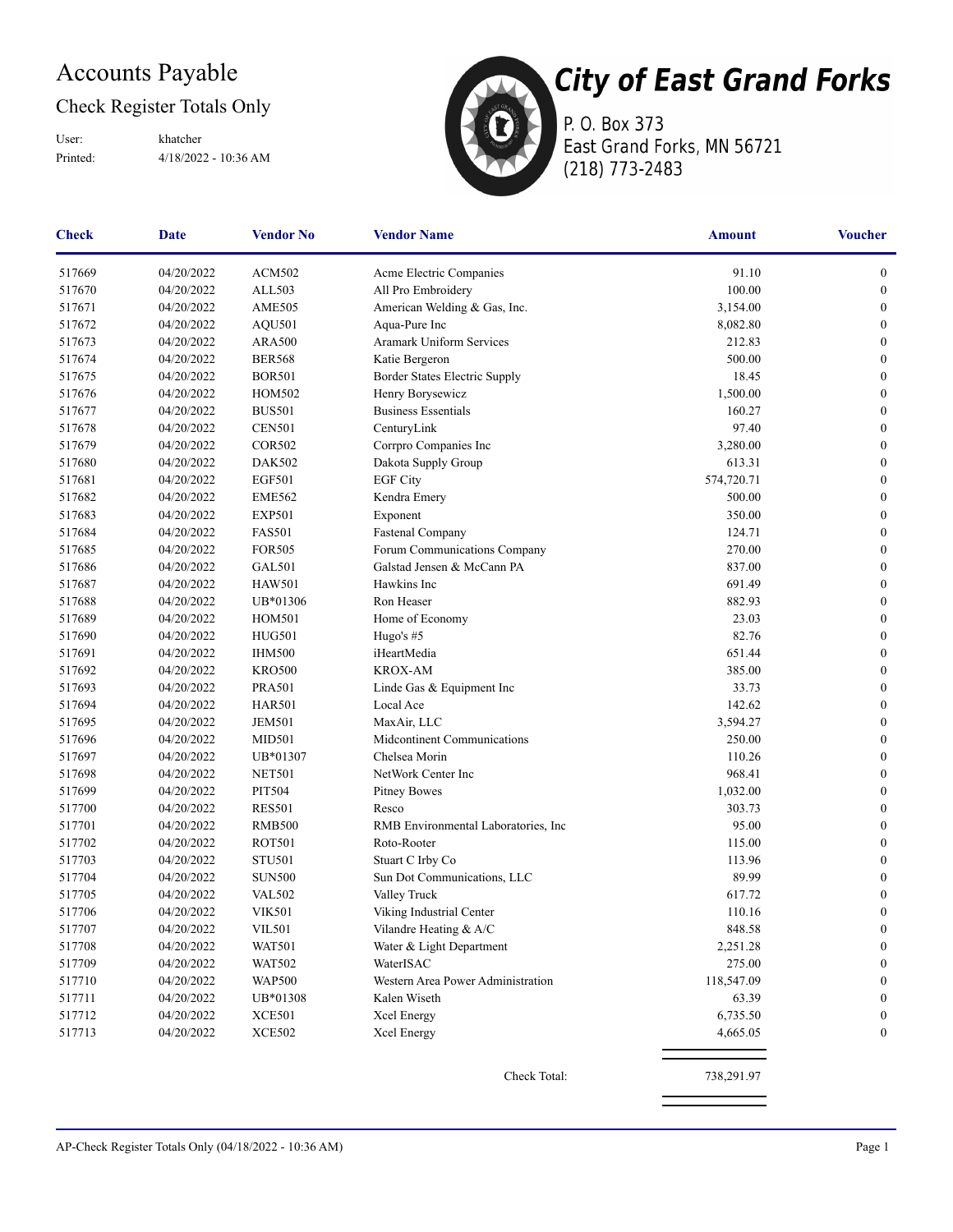#### **Rebates 4-20-22**

| <b>Dishwasher</b>     | Foerster                                | \$<br>50.00  |
|-----------------------|-----------------------------------------|--------------|
| <b>ECM</b>            | <b>Minske</b>                           | \$<br>150.00 |
| <b>ECM</b>            | Johnson                                 | \$<br>150.00 |
| <b>Infrared Audit</b> | <b>Simmons</b>                          | \$<br>150.00 |
| <b>Infrared Audit</b> | Dintzner                                | \$<br>150.00 |
| <b>Infrared Audit</b> | <b>New Americans Integration Center</b> | \$<br>150.00 |
| <b>Infrared Audit</b> | Hatcher                                 | \$<br>150.00 |
| <b>Infrared Audit</b> | Kinney                                  | 150.00       |
|                       | Total                                   | 1,100.00     |